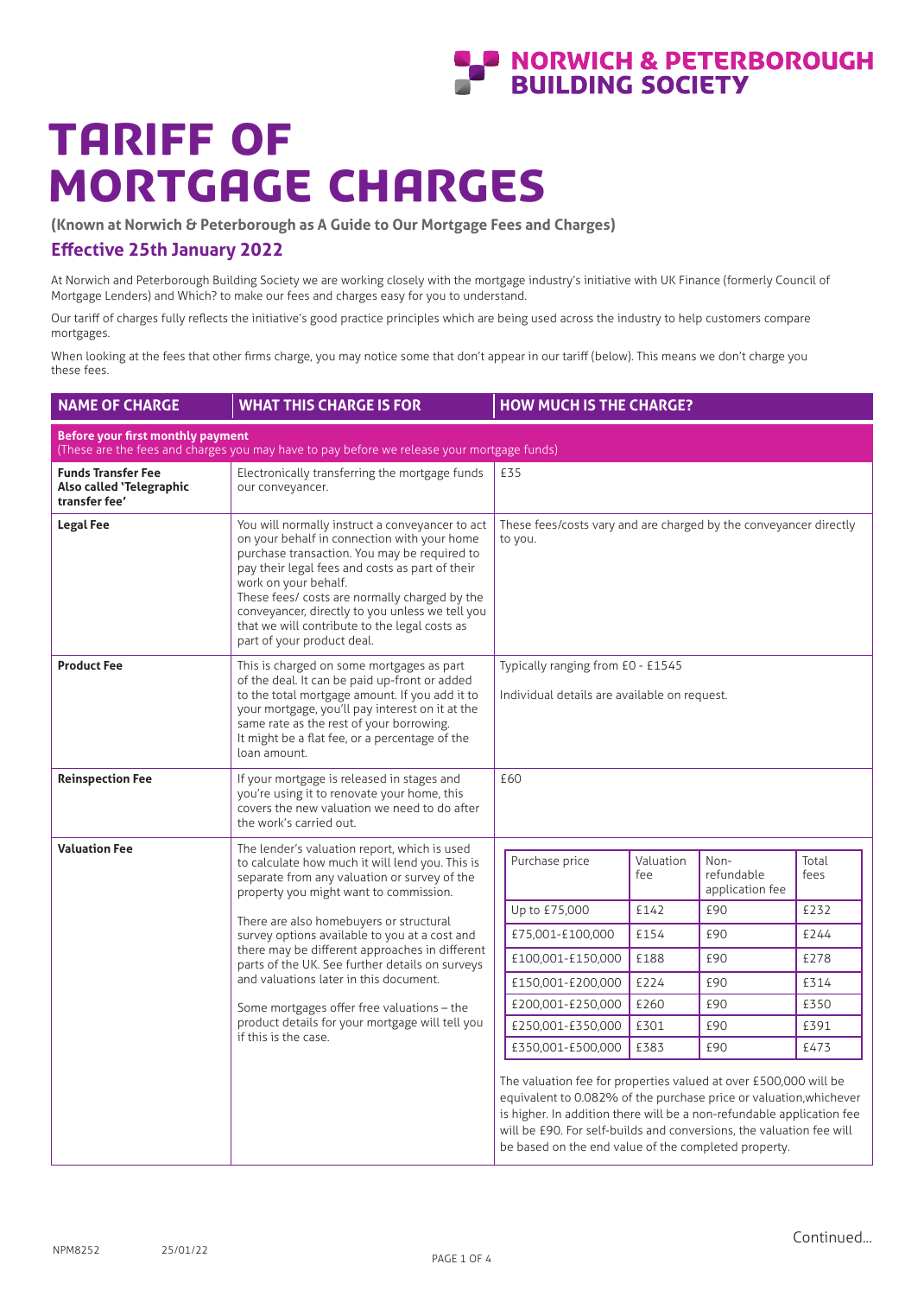| If you ask us for extra documentation and/or services beyond the standard management of your account                                                                                                                                                                                                                                                                                                                                                                                                                                                                                                                                                                                                                                                                                                                                                                        |                                                                                                                                                                                                                                                                                                                                                                                                                                                                                                  |                                                                                                                                                                                                            |  |  |  |
|-----------------------------------------------------------------------------------------------------------------------------------------------------------------------------------------------------------------------------------------------------------------------------------------------------------------------------------------------------------------------------------------------------------------------------------------------------------------------------------------------------------------------------------------------------------------------------------------------------------------------------------------------------------------------------------------------------------------------------------------------------------------------------------------------------------------------------------------------------------------------------|--------------------------------------------------------------------------------------------------------------------------------------------------------------------------------------------------------------------------------------------------------------------------------------------------------------------------------------------------------------------------------------------------------------------------------------------------------------------------------------------------|------------------------------------------------------------------------------------------------------------------------------------------------------------------------------------------------------------|--|--|--|
| <b>Duplicate statement fee</b>                                                                                                                                                                                                                                                                                                                                                                                                                                                                                                                                                                                                                                                                                                                                                                                                                                              | Requesting a copy of a previous mortgage statement. It might be<br>requested by you or another lender.                                                                                                                                                                                                                                                                                                                                                                                           | £11                                                                                                                                                                                                        |  |  |  |
| If you change your mortgage                                                                                                                                                                                                                                                                                                                                                                                                                                                                                                                                                                                                                                                                                                                                                                                                                                                 | NB If you change to a new mortgage product, the 'Before your first monthly payment' fees as mentioned in the previous section may also apply at this stage.                                                                                                                                                                                                                                                                                                                                      |                                                                                                                                                                                                            |  |  |  |
| Early repayment charge<br>(Changing your mortgage)                                                                                                                                                                                                                                                                                                                                                                                                                                                                                                                                                                                                                                                                                                                                                                                                                          | You may have to pay this if:<br>. You overpay more than your mortgage terms allow;<br>• You switch mortgage product or lender during a special<br>rate period (e.g. while you're on a fixed or tracker interest rate)                                                                                                                                                                                                                                                                            | Please refer to your offer document.                                                                                                                                                                       |  |  |  |
| Partial release of property fee<br>Also called 'Sale of part security<br>charge'                                                                                                                                                                                                                                                                                                                                                                                                                                                                                                                                                                                                                                                                                                                                                                                            | Payable if you want to remove part of the property or land from<br>the mortgage. It covers administration costs, including sealing the<br>relevant legal deed and issuing letters of consent.                                                                                                                                                                                                                                                                                                    | £65                                                                                                                                                                                                        |  |  |  |
| <b>Consent to let fee</b><br>Also called 'Agreement to Letting Fee'                                                                                                                                                                                                                                                                                                                                                                                                                                                                                                                                                                                                                                                                                                                                                                                                         | If you want to let your property but don't have a buy-to-let<br>mortgage, you'll pay this for each 'consent to let' agreement,<br>where we agree to you letting out your property for a set<br>period within your existing owner occupier mortgage.                                                                                                                                                                                                                                              | £40<br>The rate of interest charged to your loan<br>will also increase by at least 1%. You<br>will be advised of the change to your<br>interest rate at the time of applying for<br>your agreement to let. |  |  |  |
| Giving you a reference                                                                                                                                                                                                                                                                                                                                                                                                                                                                                                                                                                                                                                                                                                                                                                                                                                                      | Charged if another lender asks us for a mortgage reference, such<br>as how you have managed your account with us. We will only<br>supply this if you have given us permission.                                                                                                                                                                                                                                                                                                                   | £27                                                                                                                                                                                                        |  |  |  |
| Payment of unpaid ground rent/ser-<br>vice charges                                                                                                                                                                                                                                                                                                                                                                                                                                                                                                                                                                                                                                                                                                                                                                                                                          | When we have to communicate with you/ or your landlord regard-<br>ing outstanding ground rent or service charges in order to protect<br>the security for the loan.                                                                                                                                                                                                                                                                                                                               | £20                                                                                                                                                                                                        |  |  |  |
| <b>Offset Savings Account - Charges &amp; Fees</b>                                                                                                                                                                                                                                                                                                                                                                                                                                                                                                                                                                                                                                                                                                                                                                                                                          | These are the fees and charges you may have to pay when using an Offset Savings Account linked to your mortgage                                                                                                                                                                                                                                                                                                                                                                                  |                                                                                                                                                                                                            |  |  |  |
| <b>Stopped Cheque</b>                                                                                                                                                                                                                                                                                                                                                                                                                                                                                                                                                                                                                                                                                                                                                                                                                                                       | ä,                                                                                                                                                                                                                                                                                                                                                                                                                                                                                               | No Charge                                                                                                                                                                                                  |  |  |  |
| <b>Returned Cheque</b>                                                                                                                                                                                                                                                                                                                                                                                                                                                                                                                                                                                                                                                                                                                                                                                                                                                      |                                                                                                                                                                                                                                                                                                                                                                                                                                                                                                  | No Charge                                                                                                                                                                                                  |  |  |  |
| <b>CHAPS payment fee</b>                                                                                                                                                                                                                                                                                                                                                                                                                                                                                                                                                                                                                                                                                                                                                                                                                                                    | An electronic payment which usually arrives on the same day<br>provided requests are received by 3pm Monday to Friday                                                                                                                                                                                                                                                                                                                                                                            | £23.50                                                                                                                                                                                                     |  |  |  |
| If you are unable to pay your mortgage<br>These are the most common charges you may have to pay if you fail to keep up with your mortgage payments. Some charges, for example those<br>covering unpaid/returned direct debits or cheques, occur at the early stages of your inability to pay (arrears). Other charges, for example, relating<br>to repossession/litigation of the property, will apply later in the process and will be dependent on your circumstances, so are not included here<br>All arrears management, litigation and possession fees are for properties in England and Wales. Fees will vary for properties in Northern Ireland and<br>Scotland. The fees quoted for arrears management, litigation and possession fees are all subject to VAT. The fees will be added to your mortgage<br>balance and will accrue interest which is payable by you. |                                                                                                                                                                                                                                                                                                                                                                                                                                                                                                  |                                                                                                                                                                                                            |  |  |  |
| Unpaid / returned direct debit or<br>cheque                                                                                                                                                                                                                                                                                                                                                                                                                                                                                                                                                                                                                                                                                                                                                                                                                                 | Payable when your nominated bank rejects a direct debit collection, or<br>your payment by cheque is returned unpaid by your bank.                                                                                                                                                                                                                                                                                                                                                                | Unpaid direct debit - £2                                                                                                                                                                                   |  |  |  |
|                                                                                                                                                                                                                                                                                                                                                                                                                                                                                                                                                                                                                                                                                                                                                                                                                                                                             | Bounced cheque - £12<br>Each time a direct debit is returned unpaid. Please note: if you make<br>your mortgage payment by Direct Debit and this payment is returned<br>unpaid, we will not attempt to take the payment again. If this should<br>happen, we will notify you and you will be responsible for arranging<br>an alternative payment. If an alternative payment is not made, your<br>mortgage may go into arrears and an Arrears administration fee may be<br>applied to your account. |                                                                                                                                                                                                            |  |  |  |
| <b>Third Party Field Agents appointment</b>                                                                                                                                                                                                                                                                                                                                                                                                                                                                                                                                                                                                                                                                                                                                                                                                                                 | An appointment for a representative of ours who visits you<br>at home to discuss your mortgage account, financial position<br>and circumstances.                                                                                                                                                                                                                                                                                                                                                 | £120                                                                                                                                                                                                       |  |  |  |
| <b>Missed third party Field Agents</b><br>appointment                                                                                                                                                                                                                                                                                                                                                                                                                                                                                                                                                                                                                                                                                                                                                                                                                       | A cancelled or missed appointment with a field agent.                                                                                                                                                                                                                                                                                                                                                                                                                                            | £60                                                                                                                                                                                                        |  |  |  |
| <b>Property Inspection</b>                                                                                                                                                                                                                                                                                                                                                                                                                                                                                                                                                                                                                                                                                                                                                                                                                                                  | Property inspection to identify occupancy and/or<br>property condition.                                                                                                                                                                                                                                                                                                                                                                                                                          | £55                                                                                                                                                                                                        |  |  |  |
| <b>Address Confirmation</b>                                                                                                                                                                                                                                                                                                                                                                                                                                                                                                                                                                                                                                                                                                                                                                                                                                                 | This fee will be charged where it is necessary for us to trace your<br>current whereabouts.                                                                                                                                                                                                                                                                                                                                                                                                      | up to $£100$                                                                                                                                                                                               |  |  |  |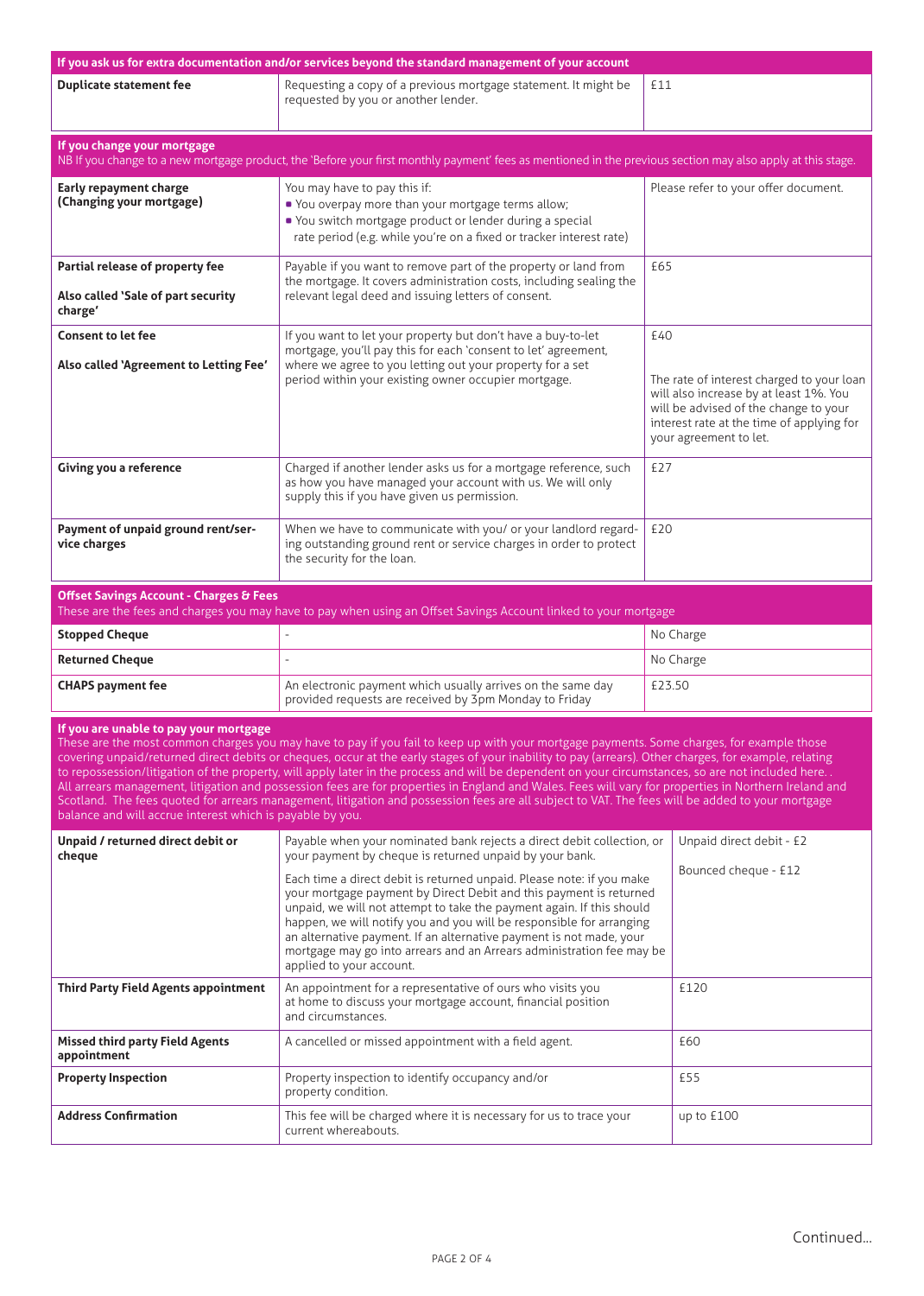| <b>Ending your mortgage term</b>                                              |                                                                                                                                                                                                                                                                                                                                                                                                                                                 |                                                               |  |  |
|-------------------------------------------------------------------------------|-------------------------------------------------------------------------------------------------------------------------------------------------------------------------------------------------------------------------------------------------------------------------------------------------------------------------------------------------------------------------------------------------------------------------------------------------|---------------------------------------------------------------|--|--|
| Early repayment charge                                                        | You may be charged this if you repay your mortgage in full before<br>your mortgage product term ends.                                                                                                                                                                                                                                                                                                                                           | Please refer to your offer document.                          |  |  |
| Mortgage exit fee<br><b>Also called 'Redemption</b><br>administration charge' | You have to pay this if:<br>• You repay the mortgage in full<br>• You remortgage to another lender; or<br>• You transfer your mortgage product from one property to another.<br>This is payable if you refinance the loan to another lender or<br>another property (known as 'redemption').<br>You may be charged a separate fee by your conveyancer for their<br>work relating to redemption of the mortgage and discharge of the<br>security. | £90 or the fee applicable when you<br>took out your mortgage. |  |  |
| NAL CHARGES THAT APPLY TO OFFSET MORTGAGES                                    |                                                                                                                                                                                                                                                                                                                                                                                                                                                 |                                                               |  |  |

If you have an Offset Mortgage, which is linked to a current account and/or an Offset Savings Account additional charges may apply. Please refer to the separate charges and terms and conditions information applicable to these accounts - details available from www.nandp.co.uk or on request.

### **Surveys, valuations and conveyancing**

Whether you are buying your first home or moving, it's important you understand all the costs including the fees and charges you might have to pay when you take out a mortgage.

## **Why do I need a survey and valuation?**

Buying a home is a big decision which could have a major impact on your finances for many years to come. So, before you take the plunge, it's vital that you're confident that the property you've set your heart on is structurally sound and fairly priced. The best way to do this is to get it professionally surveyed and valued.

A qualified surveyor will be able to answer important questions about your future home, such as:

- Is the agreed price reasonable?
- Are there any defects I don't know about?
- If so, what do I need to do about them?

Arranging your own survey is a simple, economical way to avoid unpleasant and costly surprises after you move. It may even help you negotiate a lower price!

#### **WON'T NORWICH & PETERBOROUGH CARRY OUT A VALUATION ANYWAY?**

When you apply for a mortgage with us, we will obtain a valuation of the property you want to buy. We do this so that we can decide how much we can lend you on the security of the property. You cannot rely on the valuation we obtain for mortgage purposes in any event and you are strongly advised to arrange your own professional survey and valuation.

With a Remortgage in some cases and at our discretion, we may either arrange an automated electronic valuation (which does not require our valuer to visit the property) or we may obtain an external appraisal only.

If the valuation of the property is carried out using one of these methods, a copy of the valuation report will not be provided to you. The valuation report is for mortgage purposes only and may not represent either the open market value of the property or its particular value to you.

## **Types of survey on offer**

The kind of survey you choose will depend on what kind of property you're thinking of buying:

- a) A building survey (formerly known as a structural survey). This survey is suitable for all kinds of residential properties. It provides a detailed picture of your future home's construction and condition. This thorough survey is a very good idea if the property is dilapidated or has been extensively altered – or if you're planning a major conversion or renovation. The report will include in-depth technical information on construction and materials, as well as details of any major or minor defects.
- **b) The homebuyer survey** and valuation (usually called the 'homebuyer survey'). This follows a standard format and unlike a building survey, it includes a valuation. It contains a lot of valuable information, but please note that:
- It is suitable for properties in reasonable condition that are of standard construction
- It focuses mainly on the essentials like defects and problems which are either considered urgent or significant.

#### **HOW DO I GET A BUILDING SURVEY?**

We can put you in contact with the valuer who will be valuing the property on our behalf. You can then ask him or her to carry out a survey for you at the same time - a good way to save costs.

#### **HOW DO I GET A HOMEBUYER SURVEY AND VALUATION?**

Simply complete the application section included in this leaflet and return it to us with your completed mortgage application and a cheque for the correct fee. We will then contact one of the valuers on our panel, who will get in touch with you to agree the terms of engagement. To help keep your costs down, the valuer will carry out our valuation for mortgage purposes at the same time – the cost of which will be included in the fee.